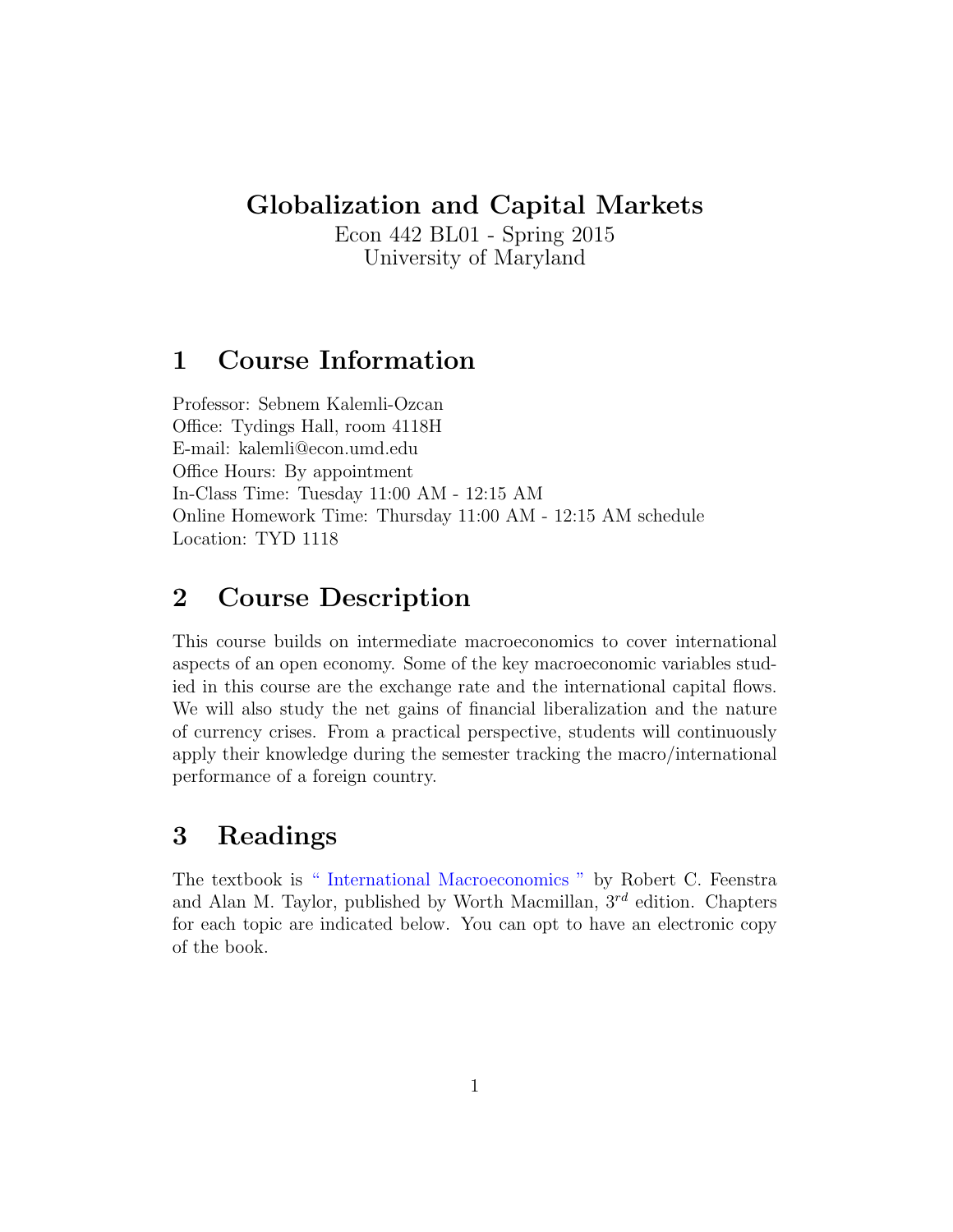#### 4 Rules

- A doctor's note is necessary for health related absences to any midterm. See <http://www.umd.edu/catalog/index.cfm/show/content.chapter/c/27> for general policies. If you are unable to attend class for more than two Tuesday classes due to illness or other valid excuses, you must contact me by email to explain. You will not be allowed an exam make-up because of absences earlier in the semester unless you have informed me IN ADVANCE of your situation.
- Graphing calculators are not allowed during evaluations. Please provide yourself with a scientific non graphing calculator as soon as possible; there will be no exceptions on this matter. No books or notes are permitted during the evaluations.
- You can ask for regrading of exams only if you wrote your answers in pen. A regrading request must be well written using your favorite word processing software and fully justified. After one week of receiving your graded test back, no regrading requests will be accepted.
- Attendance and participation will not be directly counted in the grade but might have an effect on borderline grades. If you are silent most of class time and do not demonstrate that you are trying, I can't help you learn.

### 5 Course Requirements

- Midterm Exam (30% total): The midterm exam will cover all topics discussed until the class before the exam. The midterm will be on March the  $8^{th}$  at 11:00 AM in our lecture classroom. If a student has an excused absence, the portion of the grade relative to the missed exam will be reallocated to the final. There is no make-up.
- Final Exam (40%): The final exam will cover all topics discussed in class. The final will be Thursday, May 12, from 8 to 10 AM, most likely in our lecture classroom.
- **Homeworks** (30%): There will be a homework assignment every week that you can work on during the online Thursday class time and as your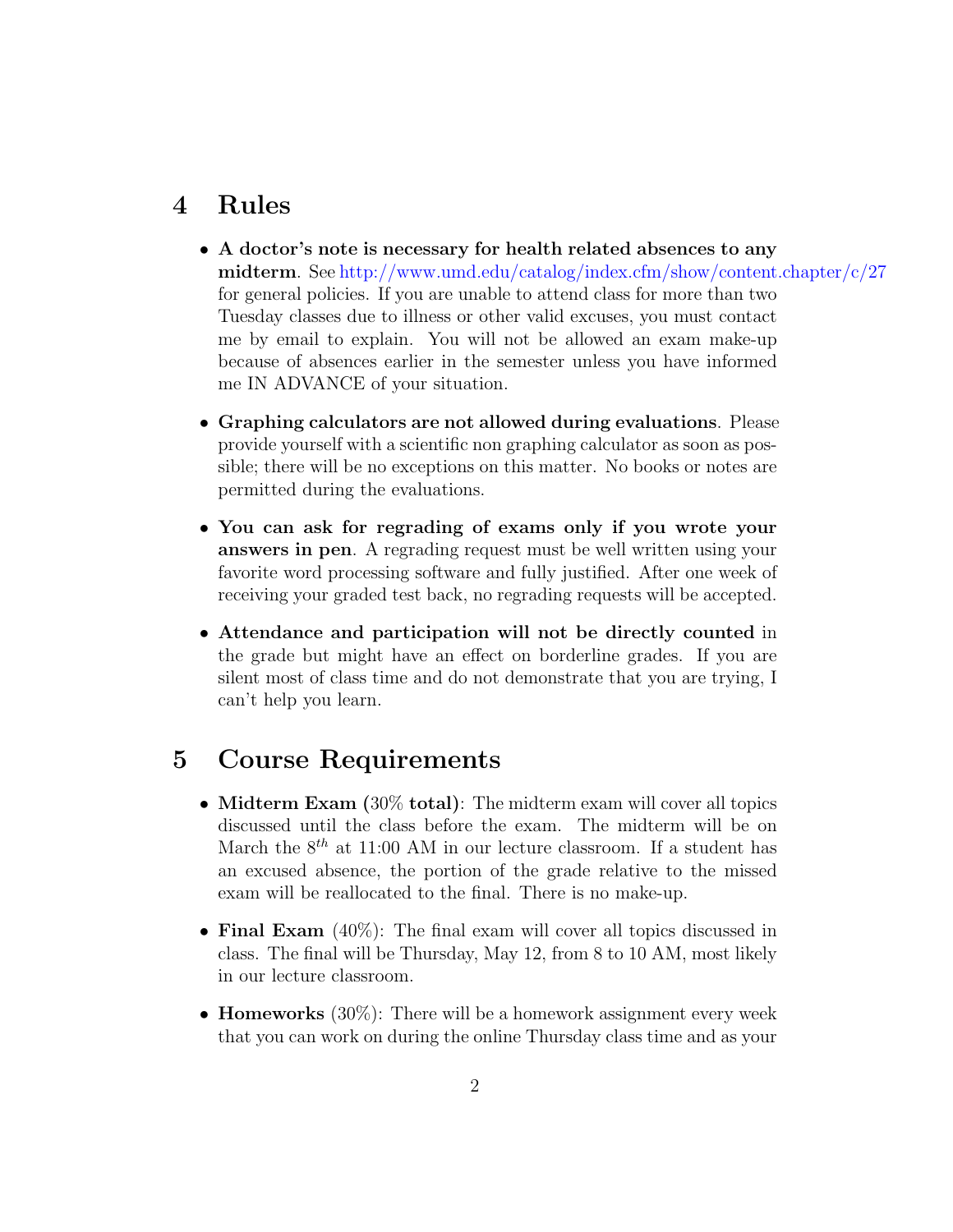schedules allows. The assignment will be given on every Tuesday and will be due the next Tuesday. You can email me during this one week time. No late work will be admitted. There will be no regrading for the homeworks. Homeworks must me submitted in class every Tuesday at the beginning of the class in the first 15 minutes otherwise you will get a zero. Group work is allowed but every student needs to write and submit their own homework.

• Country Monitoring: Each student will pick one country and monitor its economy during the semester. Every homework has a section where the student will summarizes his/her research. You should be checking the Economist [\(http://www.economist.com\)](http://www.economist.com), The Financial Times [\(http://www.ft.com/home/us,](http://www.ft.com/home/us) The Wall Street Journal [\(http://www.wsj.com/\)](http://www.wsj.com/), along with other country specific reports.

### 6 Additional Important Notes

- Special needs/arrangements: Reasonable accommodation will be made for those with special needs. Anyone eligible for special arrangements on examinations must make sure I get a notification from the appropriate UMD office, ASAP. Please contact Disability Support Service (DSS) <http://www.counseling.umd.edu/DSS/> and make sure all the necessary administrative steps are taken in your case. You must also send an email to me no later than seven days prior the evaluation so that necessary arrangements are made.
- Tutoring: If you need tutoring for this class, please check the availability of tutors at <https://www.econ.umd.edu/resources/tutoring>
- Dropping and Withdrawing: To see the relevant deadlines visit: [http://www.umd.edu/catalog/index.cfm/show/content.section/c/27/ss/1586/s/1522.](http://www.umd.edu/catalog/index.cfm/show/content.section/c/27/ss/1586/s/1522)
- Concerns, Suggestions and Doubts: The best way to contact me is by email to arrange a meetings.

### 7 Course Outline and Important Dates

1. The Global Macroeconomy (Chapter 1)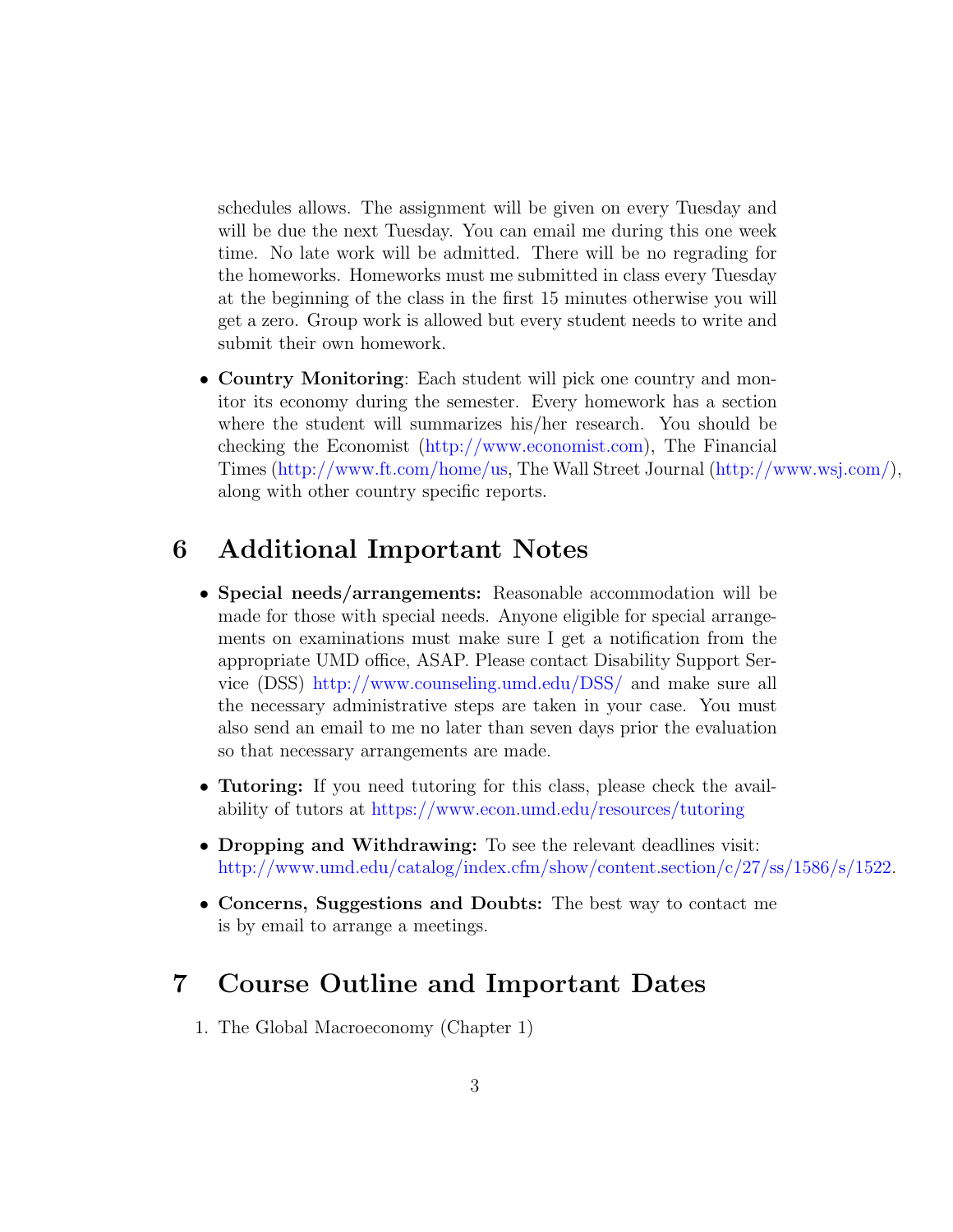- 2. Introduction to Exchange Rates and the Foreign Exchange Market (Chapter 2)
	- Classes: February, Tuesday the 2nd, February, Tuesday the 9th.
	- Homework 1 due: February, Tuesday the 9th
	- Homework 2 due: February, Tuesday the 16th
- 3. Exchange Rates I: The Monetary Approach in the Long Run (Chapter 3)
	- Classes: February, Tuesday the 16th, February, Tuesday the 23rd
	- Homework 3 due: February, Tuesday the 23rd
	- Homework 4 due: March, Tuesday the 1st
- 4. Mid-Term Reviews, March, Tuesday the 1st; Thursday the 3rd
- 5. Exchange Rates I: The Asset Approach in the Short Run (Chapter 4)
	- Classes: March, Tuesday the 22nd, March Tuesday the 29th
	- Homework 5 due: March, Tuesday the 29th
	- Homework 6 due: April, Tuesday the 5th
- 6. National and International Accounts: Income, Wealth, and the Balance of Payments (Chapter 5)
	- Class: April, Tuesday the 5th
	- Homework 7 due: April, Tuesday the 12th
- 7. Balance of Payments I: The Gains from Financial Globalization (Chapter 6)
	- Class: April, Tuesday the 12th
	- Homework 8 due: April, Tuesday the 19th
- 8. Balance of Payments II: Output, Exchange Rates, and Macroeconomic Policies in the Short Run. (Chapter 7)